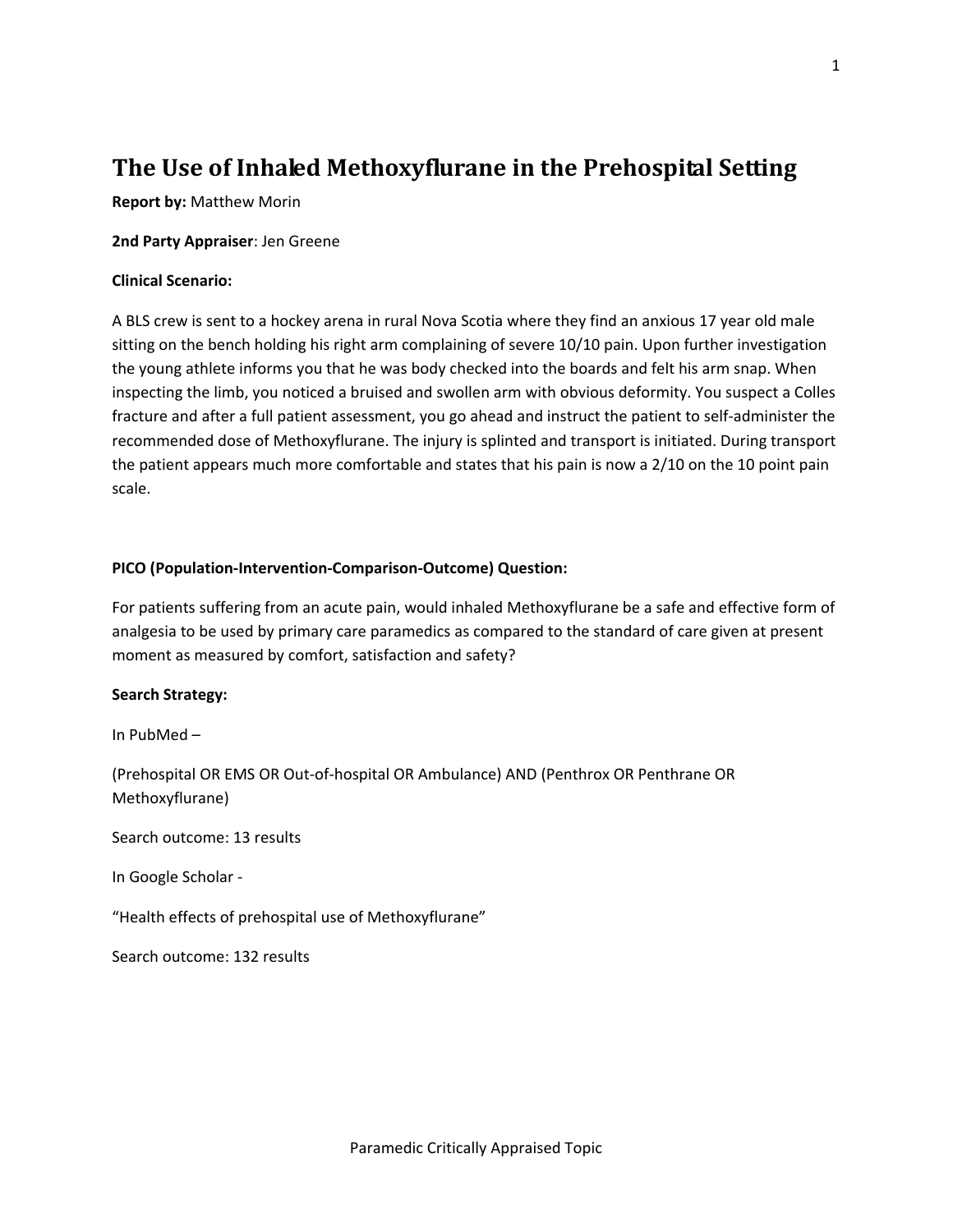# **Relevant Papers:**

| Author,                  | <b>Population:</b>                                                                                                                                                                                           | Design:                                                                                 | <b>Outcomes</b>                                                                                                                              | <b>Results</b>                                                                                                                                                                                                                                                                                                                                | <b>Strengths/Weaknesses</b>                                                                                                                                        |
|--------------------------|--------------------------------------------------------------------------------------------------------------------------------------------------------------------------------------------------------------|-----------------------------------------------------------------------------------------|----------------------------------------------------------------------------------------------------------------------------------------------|-----------------------------------------------------------------------------------------------------------------------------------------------------------------------------------------------------------------------------------------------------------------------------------------------------------------------------------------------|--------------------------------------------------------------------------------------------------------------------------------------------------------------------|
| <b>Date</b>              | Sample                                                                                                                                                                                                       | Level of                                                                                |                                                                                                                                              |                                                                                                                                                                                                                                                                                                                                               |                                                                                                                                                                    |
|                          | <b>Characteristics</b>                                                                                                                                                                                       | <b>Evidence</b>                                                                         |                                                                                                                                              |                                                                                                                                                                                                                                                                                                                                               |                                                                                                                                                                    |
|                          |                                                                                                                                                                                                              | (LOE)                                                                                   |                                                                                                                                              |                                                                                                                                                                                                                                                                                                                                               |                                                                                                                                                                    |
|                          |                                                                                                                                                                                                              |                                                                                         |                                                                                                                                              |                                                                                                                                                                                                                                                                                                                                               |                                                                                                                                                                    |
| Babl et al.              | Children who<br>received<br>methoxyflurane<br>while being<br>transported to a<br>tertiary<br>children's<br>hospital by<br>ambulance.<br>105 patients<br>with an age<br>range of 15<br>months to 17<br>years. | Prospective<br>observational<br>case series<br><b>LOE III Green</b>                     | 1. Efficacy of<br>Methoxyflurane<br>in terms of<br>decreases in<br>pain scale and<br>2. Adverse<br>events in the<br>paediatric<br>population | Patient pain scores<br>dropped from a<br>mean of 7.9 %<br>(95% CI 7.5-8.3)<br>prior to<br>methoxyflurane<br>use to 4.5 (95% CI<br>3.9-5.0) at 2-5 min<br>and to 3.2 (95% CI<br>2.8-3.7) at 10 min.<br>No serious adverse<br>events (one-sided<br>97.5% CL 0-3%).<br>Mild adverse<br>events occurred in<br>38 patients, 36.2%<br>(95% CI 27.0- | S - large variation in<br>pediatric ages<br>$W$ – Small sample size<br>W - Pain scale<br>subjectivity<br>$W - Not a large$<br>variation in patient<br>presentation |
|                          |                                                                                                                                                                                                              |                                                                                         |                                                                                                                                              | 46.1%)<br>5 of 15 (33.3%)<br>patients under 5<br>years of age were<br>deeply sedated.                                                                                                                                                                                                                                                         |                                                                                                                                                                    |
| <b>Buntine et</b><br>al. | Adults to whom<br>methoxyflurane<br>was<br>administered<br>while traveling<br>by ambulance to<br>a teaching                                                                                                  | Observational<br>case series<br><b>Both</b><br>quantitative<br>and qualitative<br>study | 1. Explored the<br>efficacy in<br>Methoxyflurane<br>in terms of<br>decreasing the<br>verbal<br>numerical rating                              | A mean reduction<br>in verbal numerical<br>rating scale (VNRS)<br>scores of 2.47 $\pm$<br>0.24 5 minutes post<br>methoxyflurane<br>with a total                                                                                                                                                                                               | S-large variation in<br>patient age<br>S-large variation in<br>clinical presentation<br>$W$ – Small population                                                     |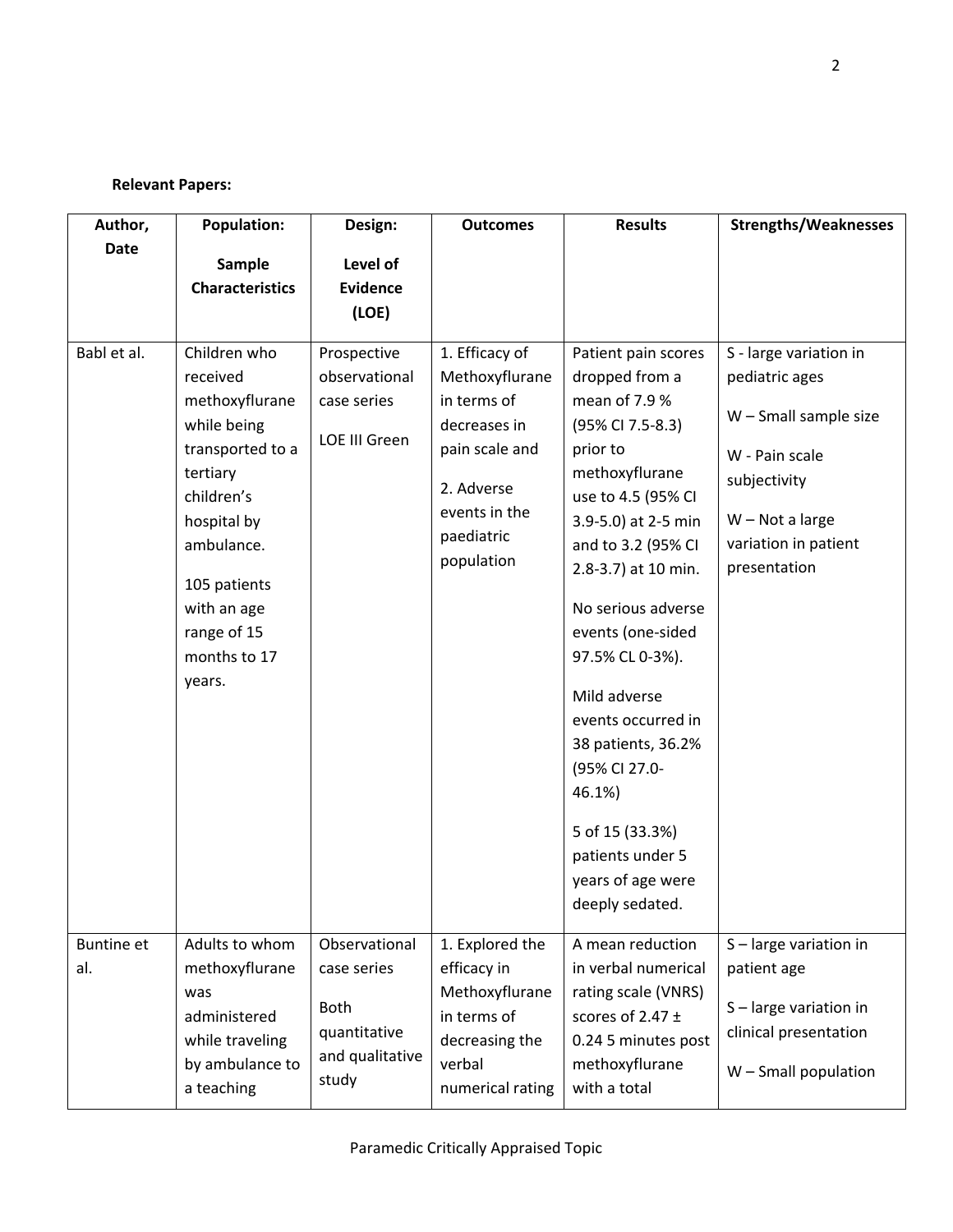|            | hospital                                                                                                            | <b>LOE III Green</b>                                                                                                                        | scale and                                                                                                                                                                                                                                                   | reduction of $3.21 \pm$<br>0.24 at time of                                                                                                                                                                                                                                                                                                             | size                                                                                                                                                                                                                                                                                                  |
|------------|---------------------------------------------------------------------------------------------------------------------|---------------------------------------------------------------------------------------------------------------------------------------------|-------------------------------------------------------------------------------------------------------------------------------------------------------------------------------------------------------------------------------------------------------------|--------------------------------------------------------------------------------------------------------------------------------------------------------------------------------------------------------------------------------------------------------------------------------------------------------------------------------------------------------|-------------------------------------------------------------------------------------------------------------------------------------------------------------------------------------------------------------------------------------------------------------------------------------------------------|
|            | 83 patients                                                                                                         |                                                                                                                                             | 2. Patient and                                                                                                                                                                                                                                              | arrival at the ED.                                                                                                                                                                                                                                                                                                                                     | W-not randomized                                                                                                                                                                                                                                                                                      |
|            | Paramedics who<br>administered<br>the analgesic                                                                     |                                                                                                                                             | paramedic<br>satisfaction with<br>effects                                                                                                                                                                                                                   | <b>Both VNRS scores</b><br>were significantly<br>different from<br>baseline<br>15 patients (18.1%,<br>95% CI 9.8-26.4%)<br>reported mild side-<br>effects<br>68 (81.9%, 95% CI<br>72.0-89.5%) of the<br>paramedics and 60<br>(72.3%, 95% CI<br>61.4-81.6%) of<br>patients<br>interviewed said<br>they felt satisfied<br>with the level of<br>analgesia | W-not blinded<br>$W - VNRS$ pain score<br>used by multiple<br>clinicians<br>$W$ – no control group<br>yet this is unethical                                                                                                                                                                           |
| Jacobs, G. | Patients<br>managed by the<br>ambulance<br>service in<br>Western<br>Australia from<br>1990-2000<br>135 770 patients | Retrospective<br>cohort study<br>using routinely<br>collected<br>administrative<br>data using<br>probabilistic<br>matching<br>LOE III Green | To determine<br>whether the<br>event rates of<br>heart disease,<br>renal disease,<br>hepatic disease,<br>diabetes or<br>cancer in<br>patients who<br>received<br>Methoxyflurane<br>compared with<br>those not<br>receiving<br>Methoxyflurane<br>prehospital | Of the 135 770<br>patients entered in<br>the study, 17 629<br>(13%) received<br>Methoxyflurane<br>Trauma most<br>common indication<br>(9755, 55.3%)<br>The odds ratio for<br>each of the five<br>disease groups<br>under investigation<br>ranged from 0.87<br>to 1.06 with the<br>95% CI for each<br>estimate including                                | S-large population size<br>S-Many databases<br>used<br>S-Control group<br>$W -$ Study not able to<br>ascertain<br>accuracy/validity of the<br>data for each database<br>used<br>$W$ – Unable to access<br>actual dose of<br>Methoxyflurane used<br>W - Conflict of interest,<br>MDA, the manufacturer |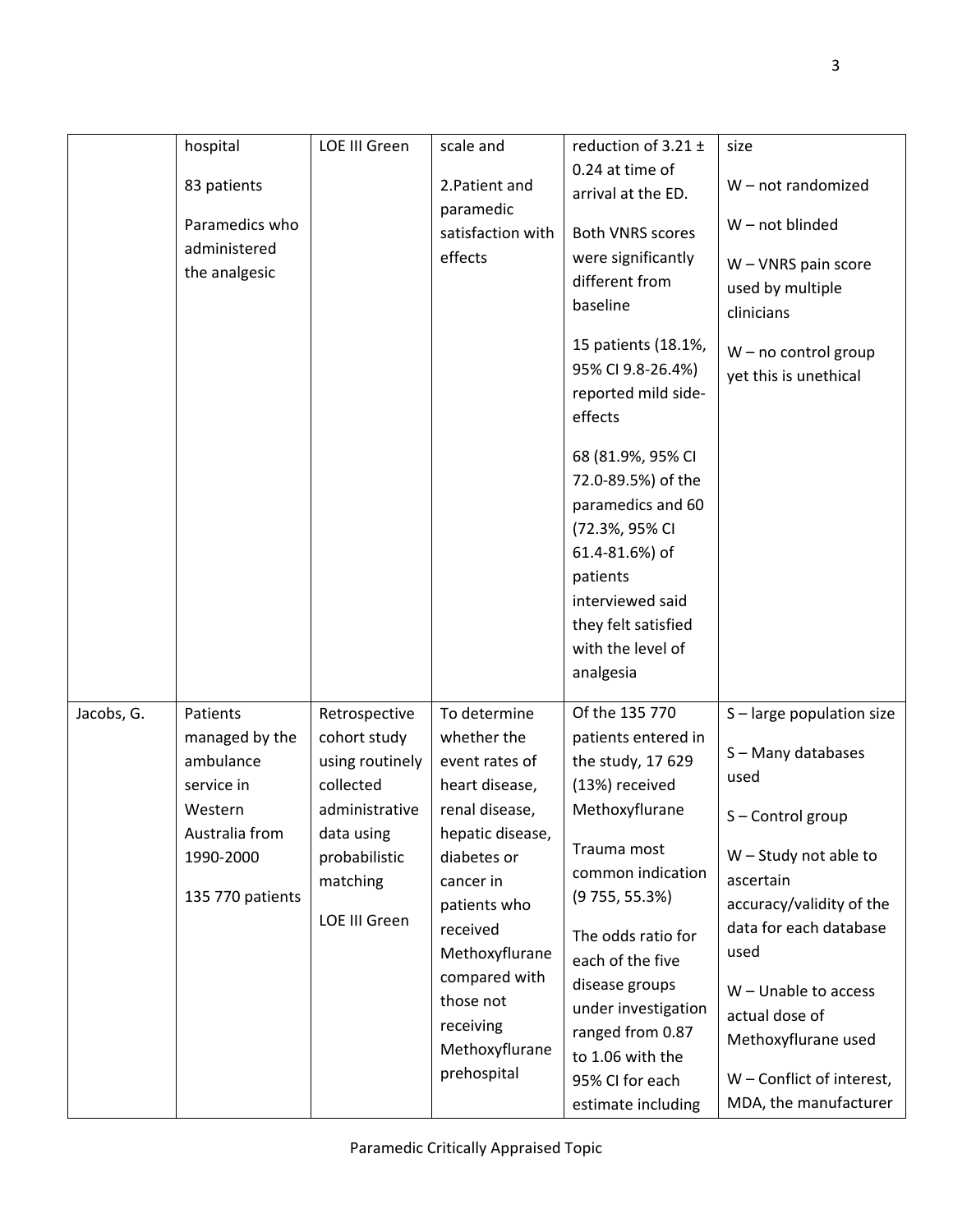|  | 1.0 | of Methoxyflurane    |
|--|-----|----------------------|
|  |     | provided funding for |
|  |     | study                |
|  |     |                      |
|  |     |                      |

### **Comments:**

- ‐ The most common indication for use of Methoxyflurane was trauma.
- ‐ Verbal numerical rating scale is commonly used to assess efficacy of analgesia, some other studies chose to use alternative methods to rate effectiveness such as change in vital signs (i.e. blood pressure, respiration, etc.).
- ‐ Many studies in prehospital arena on efficacy and safety of Methoxyflurane. These specific studies chosen to demonstrate safety of use and efficient analgesic properties in all age populations as well as all clinical presentation.
- Specific doses of Methoxyflurane used are not present in all studies, which is important to determine a dose‐response relationship.

### **Consider: Why would you NOT change practice, based on these articles?**

Based on these articles, changing practice would be premature without further investigation into the dose‐response relationship.

# **Clinical Bottom Line:**

The use of inhaled Methoxyflurane in the prehospital setting has been shown to be an effective analgesic for a multitude of clinical presentations in all age populations. It has been determined that there is a low adverse events profile when used at recommended dosages for analgesia and no difference in long term health effects as compared to those not treated with Methoxyflurane. Patients and paramedics were satisfied with its analgesic properties and demonstrated a willingness to use Methoxyflurane again in the future. Due to its ease of use, safety, and efficacy profile, Methoxyflurane would be a suitable analgesic for primary care paramedics.

# **References:**

Franz E. Babl, MD, MPH, FRACP, FAAP, Consultant in Emergency Medicine; Sarah R Jamison, MB BS, FRACP, Consultant in Emergency Medicine; Maureen Spicer, PhD, Research Coordinator; Stephen Bernard, MB BS, FACEM, FJFICM, Medical Advisor.

Paul Buntine, MB BS, FACEM, Consultant in Emergency Medicine; Ogilvie Thom, MB BS, FACEM,